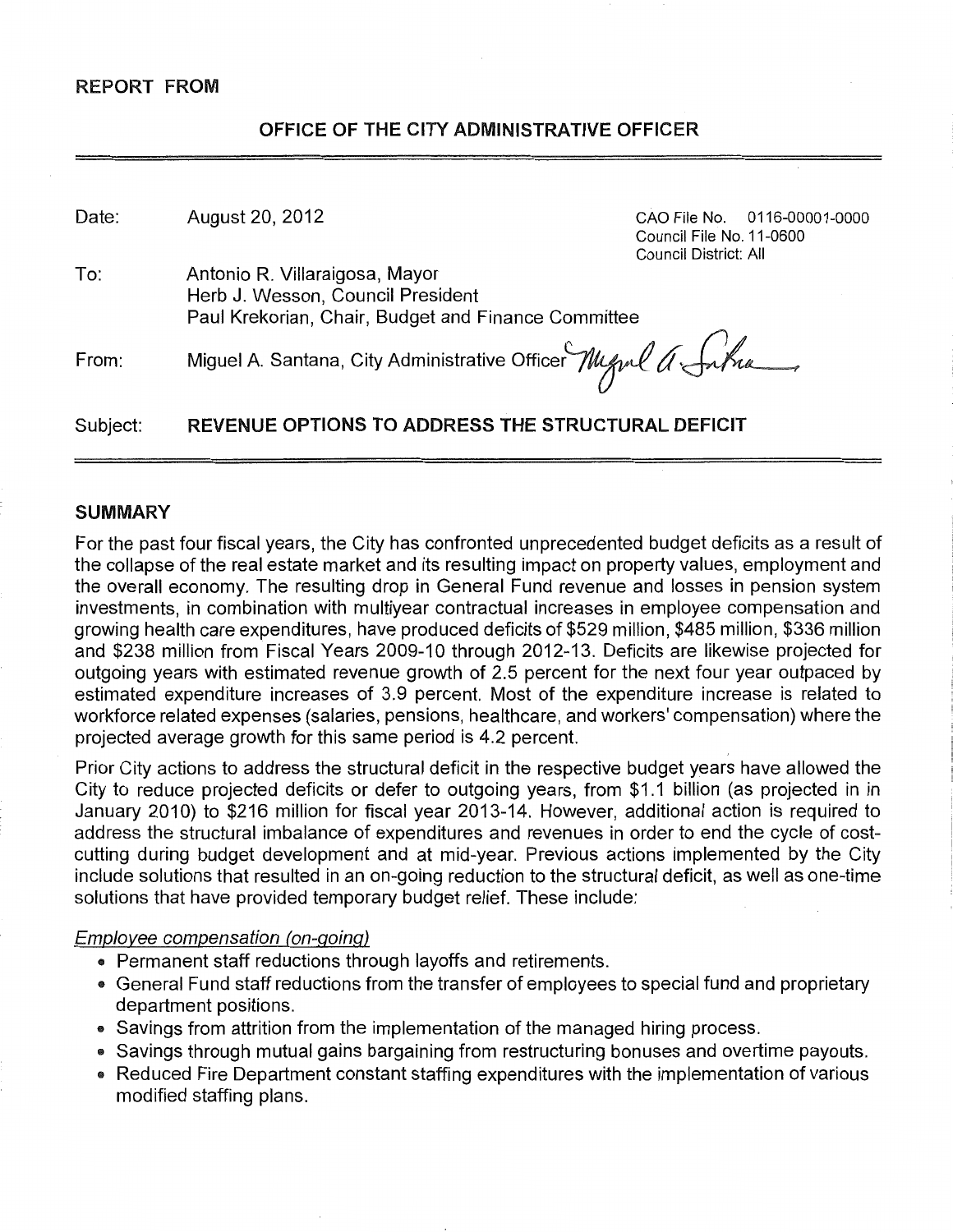## Employee compensation (one-time)

- Savings through mutual gains bargaining to defer cost of living increases and overtime, sick time, bonuses and other additional payouts.
- Reduced salary costs from imposed mandatory furloughs and the implementation of a voluntary furlough program.

# Healthcare Expenditures (on-going)

- Reduced healthcare expenditures from civilian healthcare plan design changes as approved by the City's Joint Labor Management Benefits Committee (JLMBC).
- Savings through mutual gains bargaining from employee's 5 percent contribution towards healthcare costs.

## Retirement Expenditures (on-going)

- Reduced City pension contributions from the elimination of the costly retirement contribution subsidy for employees hired before 1983.
- Cost shifting of pension and retiree health care contributions (increased to 7 percent and 4 percent, respectively) to employees achieved through the mutual gains bargaining process.
- Freezing the retirement health subsidy for employees that opted not to contribute.
- Reduced volatility of pension funding with the modification to the civilian and sworn pension systems' asset smoothing period and a market value corridor.
- Future-year reduction of sworn retirement contributions with the creation of a new pension tier for sworn officers and firefighters of the Los Angeles Fire and Police Pensions, as approved by voters.

## Other Expenditures (on-going)

- Labor and expense savings from the elimination of two City departments, Environmental Affairs and Human Services, and the consolidation of the Offices of the Treasurer and Finance.
- Reduced expenditures with the renegotiation of contracts with vendors and service providers.
- Reduced General Fund subsidy of the Solid Waste Fee Lifeline Subsidy Program with an audit to verify participant eligibility.

## Other Expenditures (one-time)

- Debt financing of larger than usual court settlements with the issuance of Judgment Obligation Bonds in lieu of cash payments.
- Suspension of the annual appropriation made to the Matching Campaign Trust Fund.
- Suspension of the annual one percent General Fund revenue contribution for infrastructure and capital improvements that is required by the City's Financial Policies.
- Non-essential expenditures reductions through freezing non-essential, non-salary spending. Revenue (on-going)
	- Increased revenue from ensuring cost recovery of services.
	- The transfer of Special Parking Revenue surpluses to the General Fund.

# Revenue (one-time)

- The escheatment Fire Hydrant and Main Installation Fund for transfer into the Reserve Fund.
- Sale of surplus property.

# Reserve Fund (one-time)

• Use of the Reserve Fund to allow the City to complete the year within budget.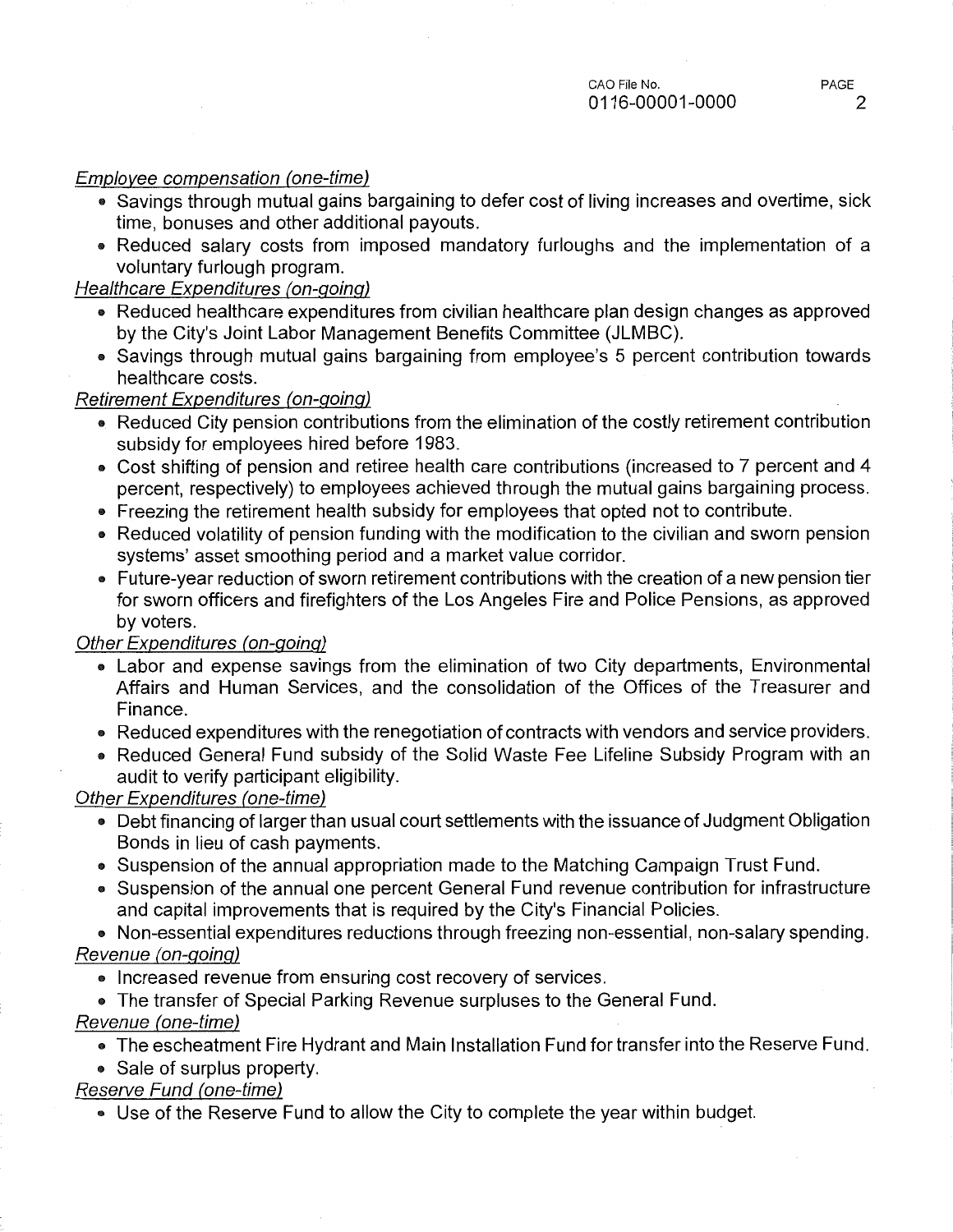Additionally, the City has benefited from the State's dissolution of the California redevelopment agencies, with the return of incremental property tax dollars to the General Fund.

Despite the City's efforts to reduce expenditures and increase revenue, a structural imbalance of expenditures and revenues remains. Permanent solutions are required to maintain City services for those who live in, do business in, or visit our City. While the City has exhausted many of its most workable options, several opportunities for reducing the deficit were addressed in this Office's report on the Four-Year Budget Outlook and Update to the Three-Year Plan to Fiscal Sustainability. The most significant solutions available to the City will require additional support of City residents.

## Options for New Revenue

The City has made significant efforts to maximize revenue within the limits of Proposition 218. The greatest impact has been realized in Licenses, Permits, Fees and Fines with actions to increase fees for services, fines, and overhead reimbursements each fiscal year to ensure full cost recovery for providing services. The cumulative effect of these actions means additional fee increases in future years will have negligible impact. In order to fund the cost of services demanded by City residents, voters should be given the opportunity to support them with increased taxes. The following options may be included on the March 5, 2013 election. Council will need to direct the City Attorney to prepare ballot measure resolutions by October 31, 2012.

### Documentary Transfer Tax

The Documentary Transfer Tax, as it is currently structured, has been collected by the City since fiscal year 1991-92. The City currently receives \$4.50 for each \$1,000 of the home's value at the time of the sale. It is proposed that the documentary tax be increased from \$4.50 to \$9.00, or less than one-half percent of the sale value. Based on the median home price of \$385,000 in the City for the month of July, the City's documentary transfer tax would increase from \$1,733 to \$3,465 for a home sale.

| Oakland            | \$15.00                   |  |
|--------------------|---------------------------|--|
| Berkeley           | \$15.00                   |  |
| San Francisco      | $$5.00 - $15.00$          |  |
|                    | (depending on sale price) |  |
| <b>Culver City</b> | \$4.50                    |  |
| Los Angeles        | \$4.50                    |  |
| Santa Monica       | \$3.00                    |  |
| Pomona             | \$2.20                    |  |
| Redondo            | \$2.20                    |  |
| <b>Most Others</b> | \$0.55                    |  |
|                    |                           |  |

Table 1. Documentary Transfer Tax Rates in Select California Cities (2012) (per \$1000 of value)

Because transfer tax revenue-a product of the number of sales and the home sale value-is collected only at the time of the sales transactions, it is more vulnerable to a volatile real estate market than property tax. For this reason, revenue from the tax skyrocketed with the real estate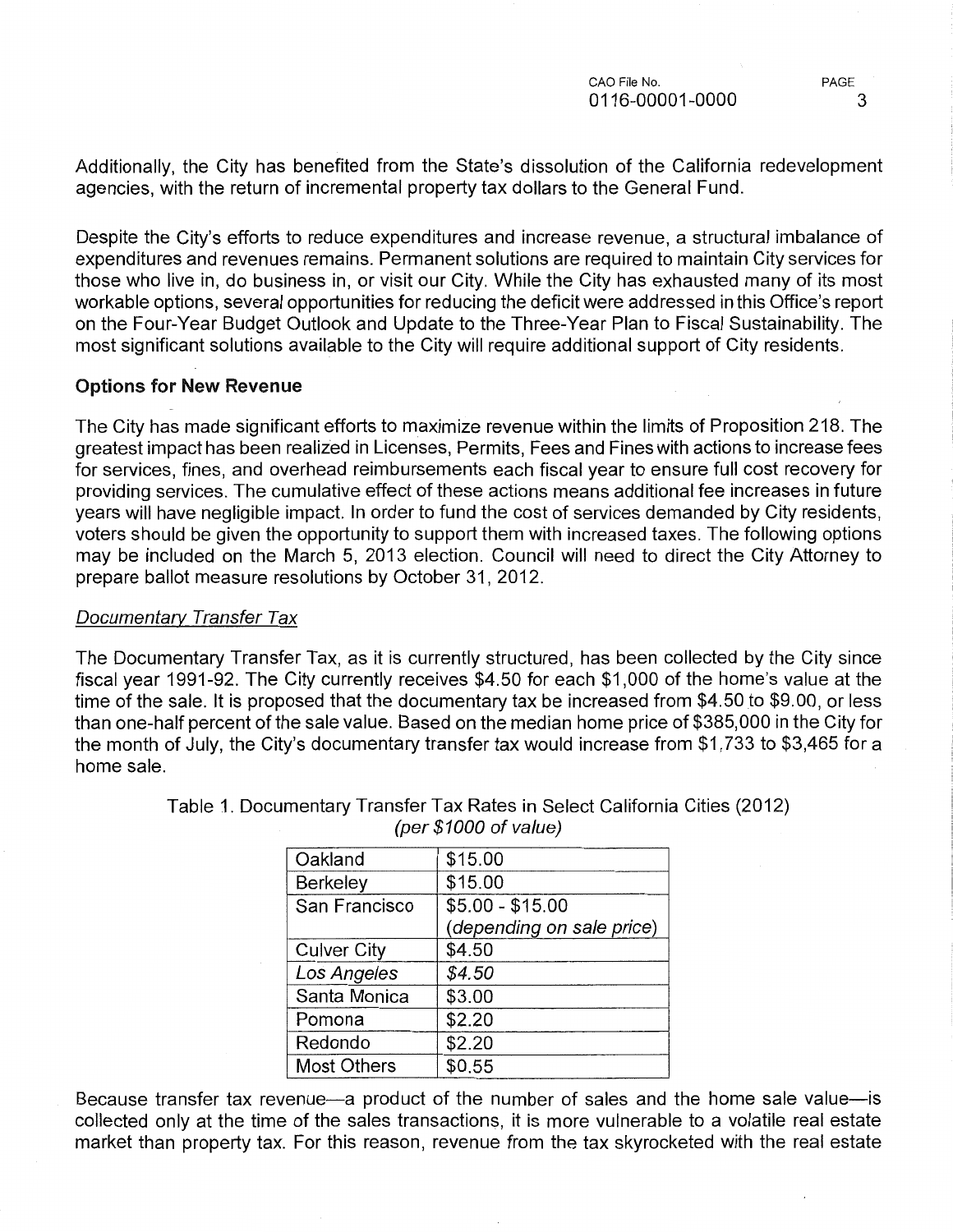boom and fell with property tax with the collapse of the market. Revenue has been gradually increasing as home values have stabilized and the number of sales have increased; however, it is well below the peak of \$217 million received in fiscal year 2005-06. Current projection for revenue for the current fiscal year is \$108 million, or 50 percent of the peak. By increasing the rate, revenue from this stream would return to levels nearer its peak in 2005-06, assuming similar sales volume and stable home prices.

Additionally, it is recommended that any revenue above the proposed base—\$150 million based on the linear trend of receipts since 1992—be used to fund one-time expenditures, such as capital improvement projects or large court settlements, or be deposited in the City's Budget Stabilization Fund to provide the City with a source of funds in times of declining revenue. The base of \$150 million, to be adjusted annually, may continue to be used towards the funding of department operations.



Chart 1. Documentary Transfer Tax Annual Receipts (\$ thousands)

The proposed increase in the transfer tax, which was included in the Mayor's Proposed Budget for Fiscal Year 2012-13, has been criticized by the real estate industry for its volatility and its burden on a small fraction of City residents, specifically those completing home sales. The revenue source's volatility is addressed in the proposed recommendations discussed above to use revenues above base for one-time expenditures. While the documentary transfer tax may not place an equal burden on every City taxpayer, it is part of balanced approach to City revenue which includes property, sales, business, utility, hotel and parking tax. An individual revenue source may fall disproportionally on a segment of taxpayers, but combined, they more equitably distribute the tax burden. Moreover, approval of the increase to the Documentary Transfer Tax would only occur with the approval of City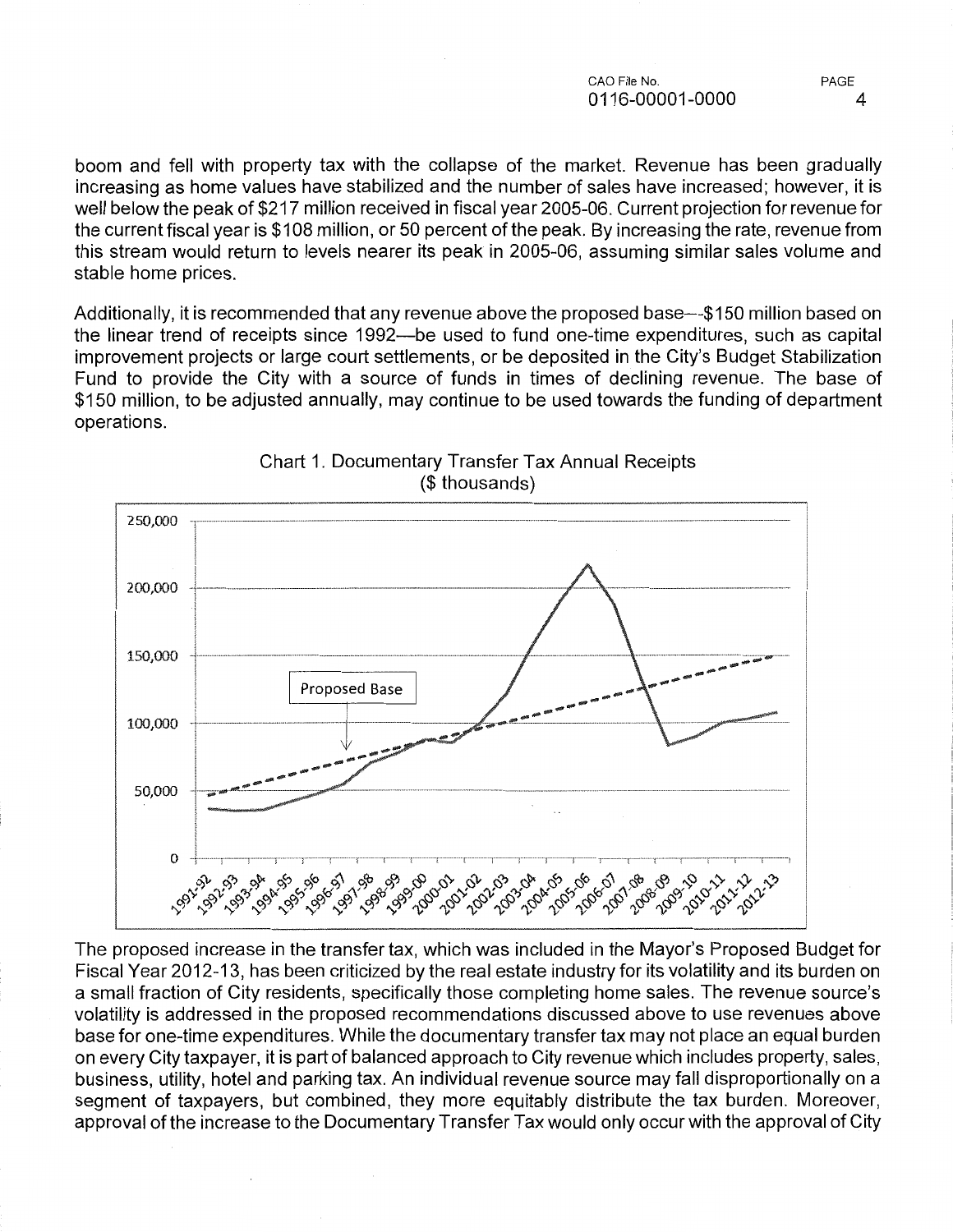voters, including that of property owners. The general tax measure would require 50 percent plus one vote of the electorate to pass.

### Parking Occupancy Tax

The Parking Occupancy Tax is currently 10 percent of the parking charge with projected revenue of \$91.7 million projected for Fiscal Year 2012-13. In conjunction with City efforts to maximize existing revenue from parking lot operators who are delinquent on the remitting the tax, it is proposed that the tax rate be increased to 15 percent. A sample of the tax rates of other large cities shows significant variance in the rate, with 15 percent at the low end of the range. Based on projected revenue for the current year and assuming no change in parking use, it is estimated that the increase will net an addition \$45 million in revenue.

| Pittsburgh      | 45%                |
|-----------------|--------------------|
| San Francisco   | 25%                |
| Chicago         | 19.75% to 50%      |
| Philadelphia    | 20%                |
| <b>New York</b> | 10.375% to 18.375% |
| Miami           | 15%                |
| Oakland         | 10%                |
| Seattle         | 10%                |
| Los Angeles     | 10%                |
|                 |                    |

Table 2. Parking Occupancy Tax Rates in Select National Cities (2012)

Council may opt to adopt a policy to set aside approximately 40 percent of the increase, or 2 percent of the 15 percent rate, to provide approximately \$18 million for improving transportation within the City. However, this use will need to be a City financial policy rather than language incorporated in the ballot language, in order to avoid designating a special tax that requires a higher threshold for voter approval. A general tax measure would require 50 percent plus one vote of the electorate to pass. To include language to dedicate the tax to transportation improvements as part of the ballot measure, a two-thirds vote of the electorate is required for passage.

### Sales Tax

State law currently allows local jurisdictions to assess up to 2 percent sales tax above the state rate of 7.25 percent. Currently, Los Angeles County has utilized 1 percent for two transportation initiatives. (Measure R was excluded from the 2 percent cap.) The City has the ability to increase the sales tax by another 1 percent, raising the sales tax rate up to 9.75 percent. It should be noted, however, that sales tax for a majority of California cities is 8.75 percent or lower, which may result in diverting sales to nearby cities. Local cities with higher tax rates include Santa Monica and Avalon (9.25 percent) and Pico Rivera and South Gate (9.75 percent). It is projected that for each 0.1 percent increase will result in a \$44 million increase to the General Fund, which will provide sufficient revenue to address the structural deficit in fiscal year 2013-14. A half percent increase will more than offset the deficit for fiscal year 2014-15. The general tax measure would require 50 percent plus one vote of the electorate to pass.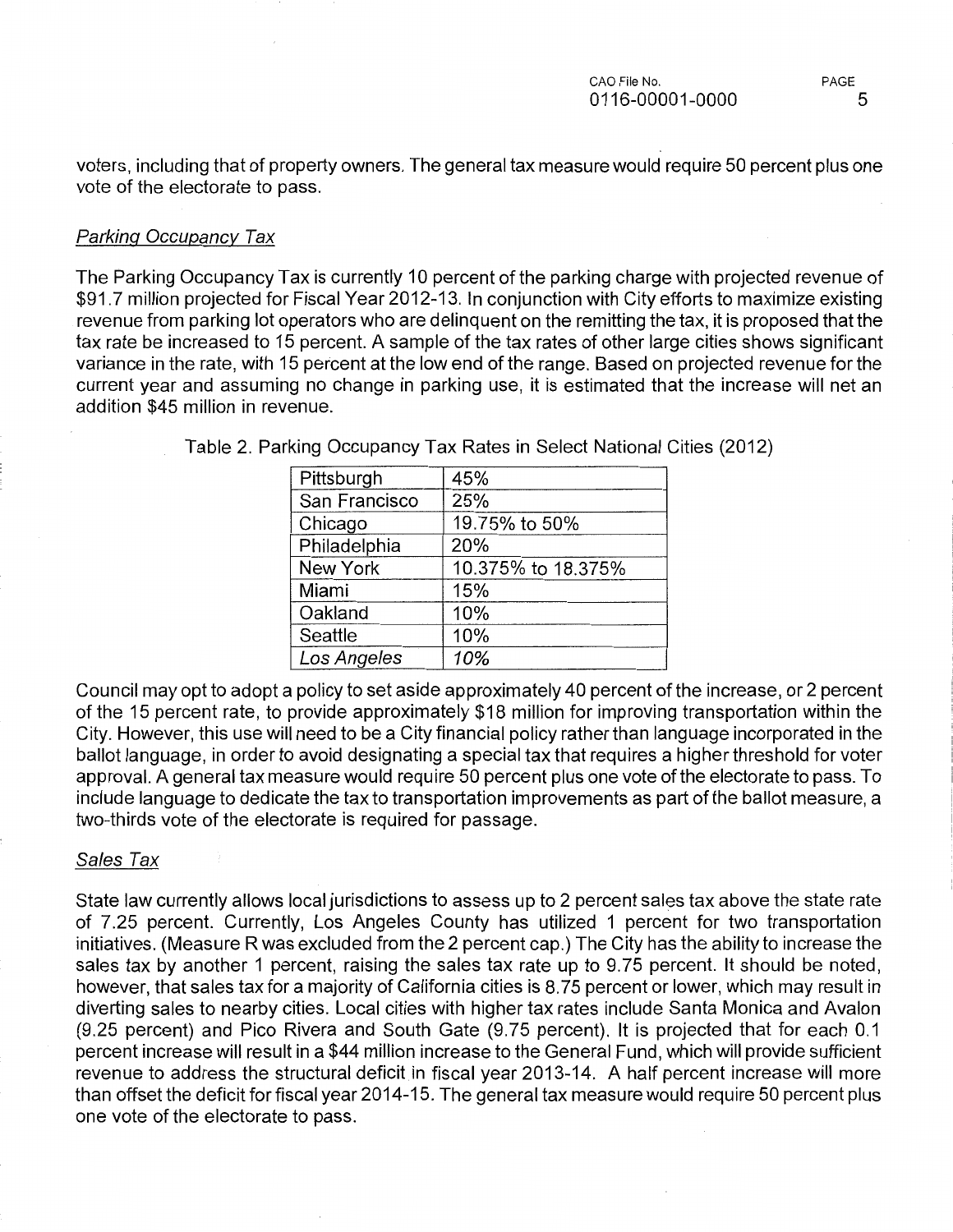

Chart 2. Impact of proposed tax increases on the General Fund deficit

# Entertainment Tax

Several municipalities assess a tax on the sale of tickets to entertainment events which may take the form of a sales tax or gross receipts tax. These assessments are alternatively called entertainment tax, amusement tax, or admission tax and may be assessed for concerts, sports games, movie theaters and other events. The City is home to several venues that are the site of large sporting, concert and other entertainment events, including Dodger Stadium, Staples Center, and the Los Angeles Coliseum. A 5 percent tax on a ticket's face value, comparable to other cities that assess such a tax, may provide additional revenue for the City. However, it should be noted that the City currently does receive revenue from entertainment events including taxes on gross receipts from promoters, venues, and on-site food and merchandise sales, parking occupancy tax revenue for paid parking, and a portion of the state sales tax, where applicable. Additionally, a tax on tickets may result in events being relocated to venues outside the City.

|                   | Sales and Use Tax         | 4.5%, places of amusement       |
|-------------------|---------------------------|---------------------------------|
| New York City, NY | Horse Race Admissions Tax | 3%, horse race admissions       |
| Philadelphia, PA  | <b>Amusement Tax</b>      | 5%                              |
| Phoenix, AZ       | Privilege License Tax     | 2%                              |
| Pittsburgh, PA    | <b>Amusement Tax</b>      | 5%                              |
| San Fernando, CA  | <b>Admissions Tax</b>     | \$0.28 on each admission charge |
| Santa Cruz, CA    | <b>Admission Tax</b>      | 5%                              |
| Seattle, WA       | <b>Admission Tax</b>      | 5%                              |

Table 3. Entertainment (Sales) Tax Rates in Select National Cities (2012)

Further study on the entertainment tax concept will be required to determine how the tax should be implemented (e.g., which events should the tax be applied), how much revenue would be received with its implementation and whether other taxes, such as the business tax should be modified. The general tax measure would require 50 percent plus one vote of the electorate to pass.